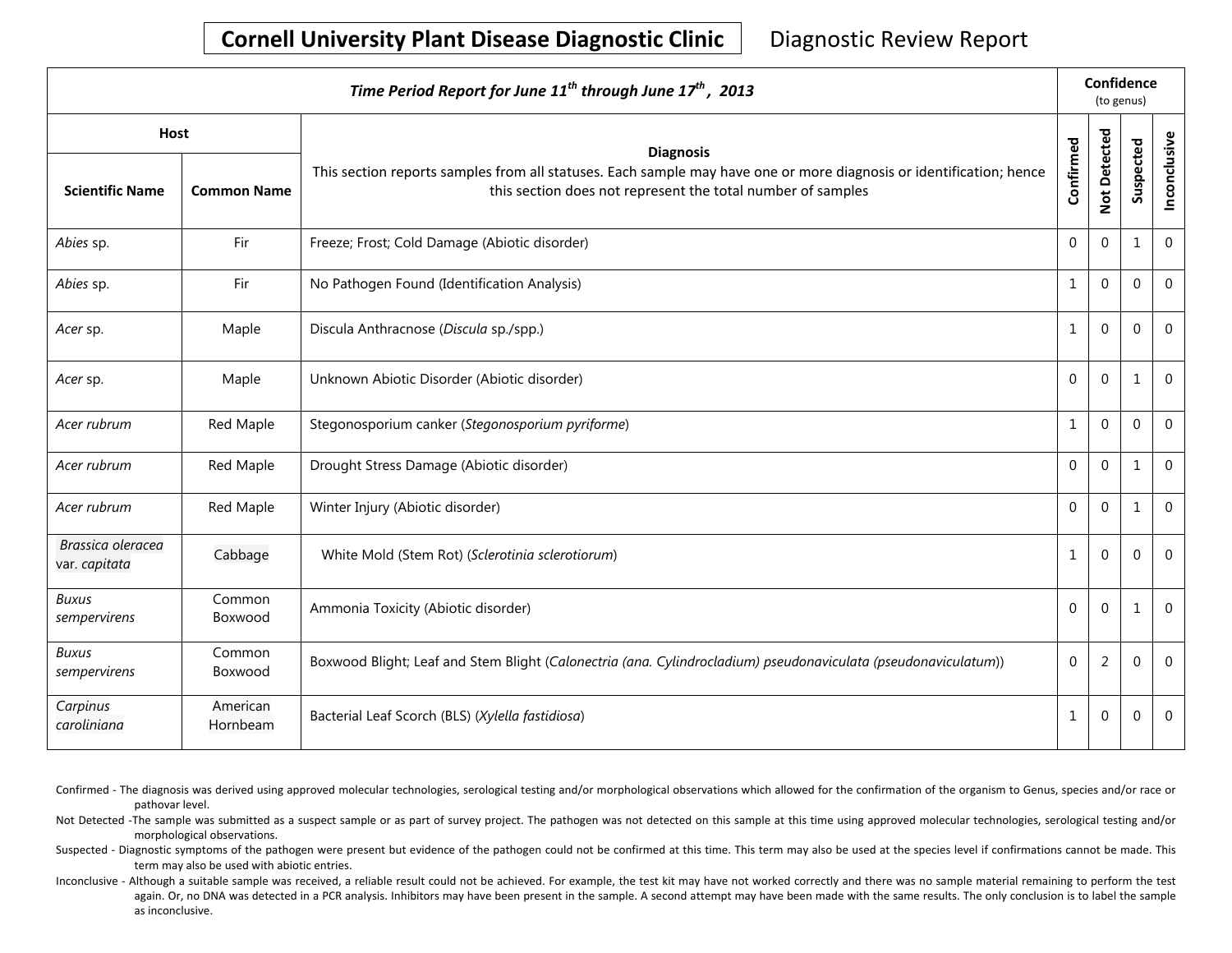## **Cornell University Plant Disease Diagnostic Clinic** | Diagnostic Review Report

| <i>Impatiens</i><br>walleriana | Impatiens           | Downy Mildew (Plasmopara obducens)                                 | $\Omega$       | 1              | 0              | $\overline{0}$ |
|--------------------------------|---------------------|--------------------------------------------------------------------|----------------|----------------|----------------|----------------|
| Mixed species                  | Turfgrass, mix      | Anthracnose (Colletotrichum cereale)                               | 1              | $\Omega$       | 0              | 0              |
| Mixed species                  | Turfgrass, mix      | Drainage Problem (Abiotic disorder)                                | $\Omega$       | $\Omega$       | $\overline{2}$ | 0              |
| Mixed species                  | Turfgrass, mix      | Pythium Root and/or Crown Rot (Pythium sp./spp.)                   | $\overline{2}$ | $\Omega$       | 0              | $\mathbf 0$    |
| Picea abies                    | Norway spruce       | Stigmina Needle Blight (Stigmina lautii)                           | 1              | $\Omega$       | 0              | $\overline{0}$ |
| Picea abies                    | Norway spruce       | Unknown Abiotic Disorder (Abiotic disorder)                        | $\overline{0}$ | $\Omega$       | $\mathbf{1}$   | 0              |
| Pinus cembra                   | Swiss Stone<br>Pine | Root Damage (Abiotic disorder)                                     | $\overline{0}$ | $\overline{0}$ | 1              | $\mathbf 0$    |
| Pinus sp.                      | Pine                | Dothistroma Needle Blight (Mycosphaerella (Dothistroma) pini)      | 1              | $\Omega$       | 0              | $\mathbf 0$    |
| Thuja sp./spp.                 | Arborvitae          | Cytospora Canker; Dieback (Cytospora sp./spp.)                     | $\Omega$       | $\Omega$       | 1              | 0              |
| Thuja sp./spp.                 | Arborvitae          | High Soil Moisture (Abiotic disorder)                              | $\Omega$       | $\overline{0}$ | 1              | $\mathbf{0}$   |
| Thuja sp./spp.                 | Arborvitae          | Insect Damage (Unidentified Insect)                                | $\Omega$       | $\Omega$       | 1              | $\mathbf{0}$   |
| Thuja sp./spp.                 | Arborvitae          | Needle Dieback (Phyllosticta sp./spp.)                             | $\overline{2}$ | $\Omega$       | 0              | $\mathbf 0$    |
| Thuja sp./spp.                 | Arborvitae          | Pestalotiopsis Needle Blight; Tip Blight (Pestalotiopsis sp./spp.) | $\mathbf{1}$   | 0              | $\mathbf{0}$   | 0              |

Confirmed - The diagnosis was derived using approved molecular technologies, serological testing and/or morphological observations which allowed for the confirmation of the organism to Genus, species and/or race or pathovar level.

Not Detected -The sample was submitted as a suspect sample or as part of survey project. The pathogen was not detected on this sample at this time using approved molecular technologies, serological testing and/or morphological observations.

Suspected - Diagnostic symptoms of the pathogen were present but evidence of the pathogen could not be confirmed at this time. This term may also be used at the species level if confirmations cannot be made. This term may also be used with abiotic entries.

Inconclusive - Although a suitable sample was received, a reliable result could not be achieved. For example, the test kit may have not worked correctly and there was no sample material remaining to perform the test again. Or, no DNA was detected in a PCR analysis. Inhibitors may have been present in the sample. A second attempt may have been made with the same results. The only conclusion is to label the sample as inconclusive.